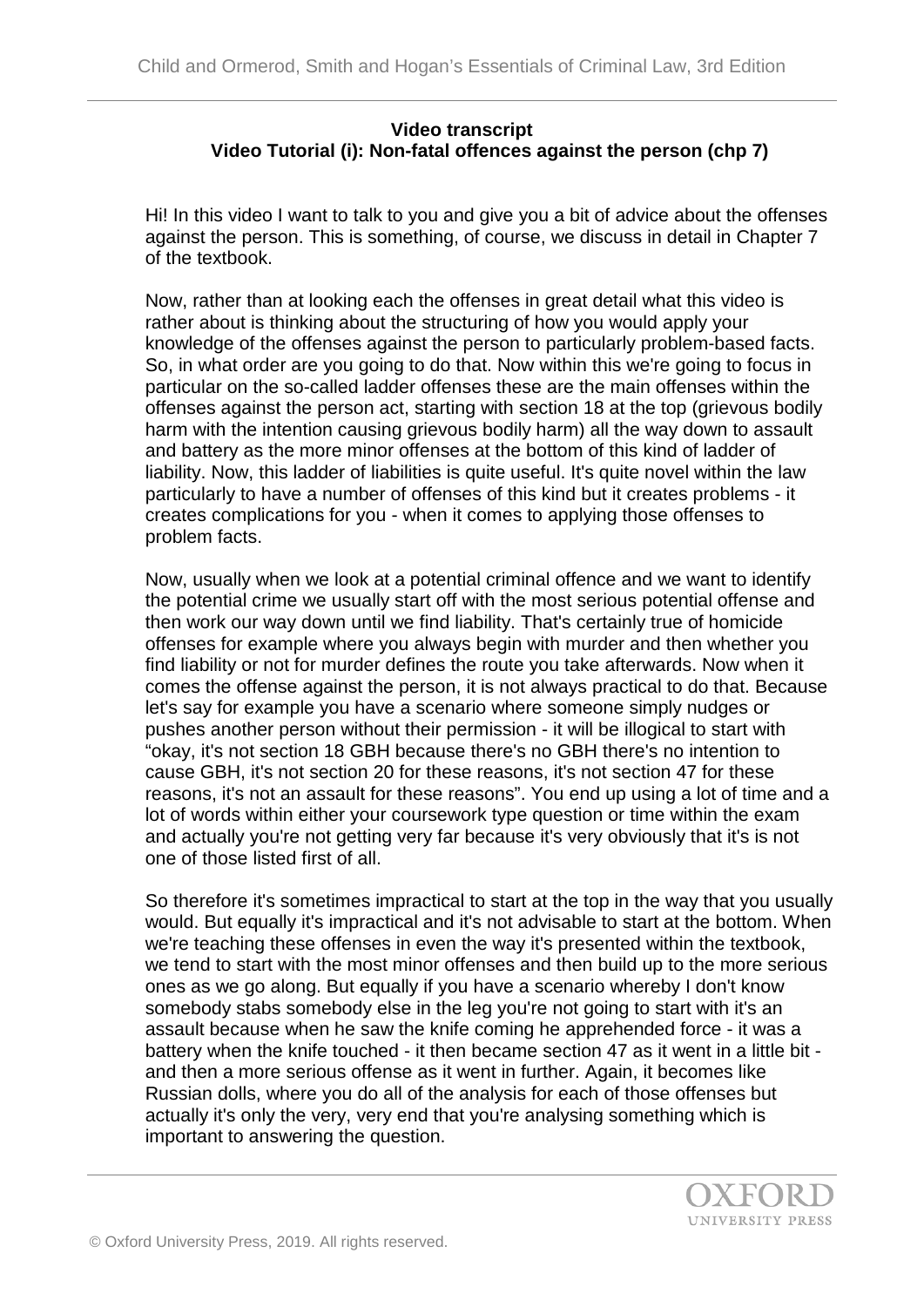So because it's often impractical and not advisable to start at the top or start at the bottom rather for the offense against the person with these ladder offenses it's often useful to think of various entry points for your discussion and we set this out within the flow chart that we give you within Chapter 7 in the assessment section we essentially say there's probably three useful starting points so what we would generally advise you do look at the potential criminal offense - so when John hits Sally or Sally stabbed John or whatever it might be - and think about the level of harm suffered by the victim. Now, if you think that level of harm potentially could be a very serious one, i.e. grievous bodily harm, then you should start right at the top of the tree and you should start with section 18 and potential liability and work your way down to until you find an offense which is likely to be committed. But if you look at the scenario and you think for example it's not grievous bodily harm it's not that serious level of harm or it's not a wounding, at most this will probably only be actual bodily harm, then you should start at middle level you should start with section 47. And you can say explicitly to your reader "the level harm here is not likely to engage the grievous bodily harm offences so therefore you start with section 47". And equally if we're just talking about and touching or causing someone to apprehend that you're going to use force again there's no point starting at the top but rather you would say to your reader that the level of force used or the lack of force used means that the only likely offense that is going to be committed here will perhaps be an assault or battery and therefore that's the point at which you start your analysis.

So the point is basically to make sure you're focusing your analysis in the relevant areas to either save you time within an exam or saving words with a coursework type essay but also importantly not just to pluck the offence out of the air but to tell your reader why you're choosing that offense. You are choosing to start at the top because of the level of harm you've seen is extreme. You are choosing to start in the middle because the level of harm is such that it would lend itself to that category of offenses or at the bottom, of course, because the harm is relatively minor.

And sometimes you'll find that you go through that entire ladder and actually drops out at the bottom that there isn't something that lends itself to any of those levels of harm and actually it's not something that fits within those offenses at all. So a classic example of that would be a harassment type scenario. So somebody simply harasses, they follow, they send unpleasant messages that kind of thing, it may well be that there's no physical contact or no causing of serious harm, such that sections 18, 20 and 47 are ruled out and battery is ruled.And if it doesn't cause the victim to apprehend the immediate threat of force then assault is ruled out as well. You actually go down all the way through the ladder drop out the bottom and that's why we have these specific offences to deal with that kind of scenario. So that's why parliament created offenses of harassment because they recognize that our standard offenses against the person aren't equipped, aren't appropriate in all scenarios so again you can lead your reader through that or you can say it would be inappropriate to charge the more traditional offense against the person for these reasons which leads us to the offense of for example harassment and stalking and then apply those offenses in detail.